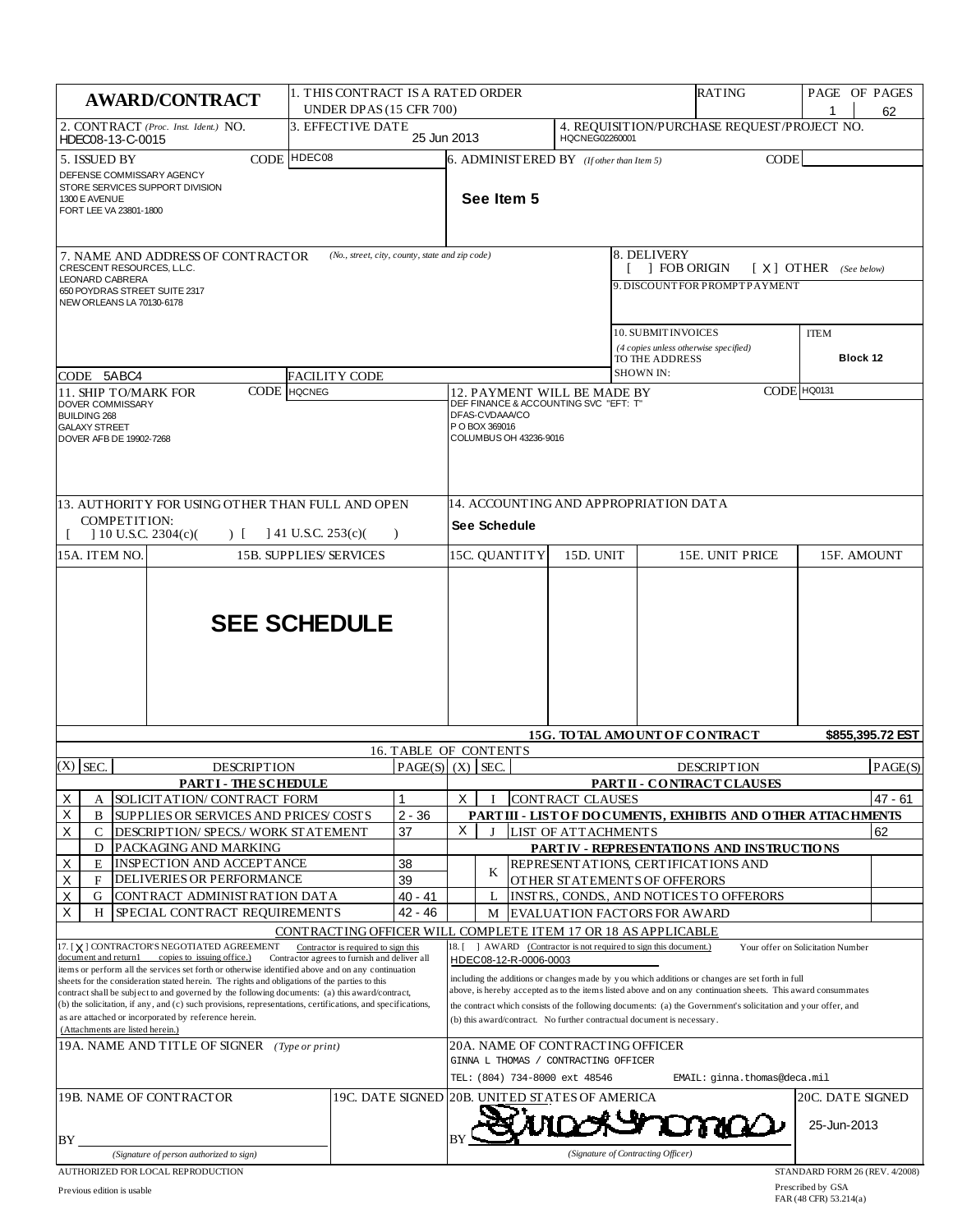HDEC08-13-C-0015 Page 2 of 8 Section B - Supplies or Services and Prices ITEM NO SUPPLIES/SERVICES QUANTITY UNIT UNIT PRICE AMOUNT  $0.0001$  \$0.00 SERVICES, NONPERSONAL FFP Provide all the necessary supervision, personnel, supplies, and equipment to perform shelf stocking, receiving/storage/holding area, and custodial operations for the Dover AFB Commissary located in Dover, Delaware, in accordance with the Performance Work Statement (PWS) as set forth at Attachment 1 and all terms and conditions contained herein: BASE YEAR: August 1, 2013 through July 31, 2014 FOB: Destination PURCHASE REQUEST NUMBER: HQCNEG02260001 NET AMT \$0.00 ITEM NO SUPPLIES/SERVICES QUANTITY UNIT UNIT PRICE AMOUNT 0001AA 455,592 Case \$0.7922 \$360,919.98 EST Shelf Stocking Operations FFP Perform Shelf Stocking Operations (includes overwrites between 0 and 7%) in accordance with Attachment 1, PWS. (The QUANTITY shown is an ESTIMATED QUANTITY.) FOB: Destination PURCHASE REQUEST NUMBER: HQCNEG02260001 NET AMT \$360,919.98 (EST.) ACRN AA CIN: 000000000000000000000000000000 \$360,919.98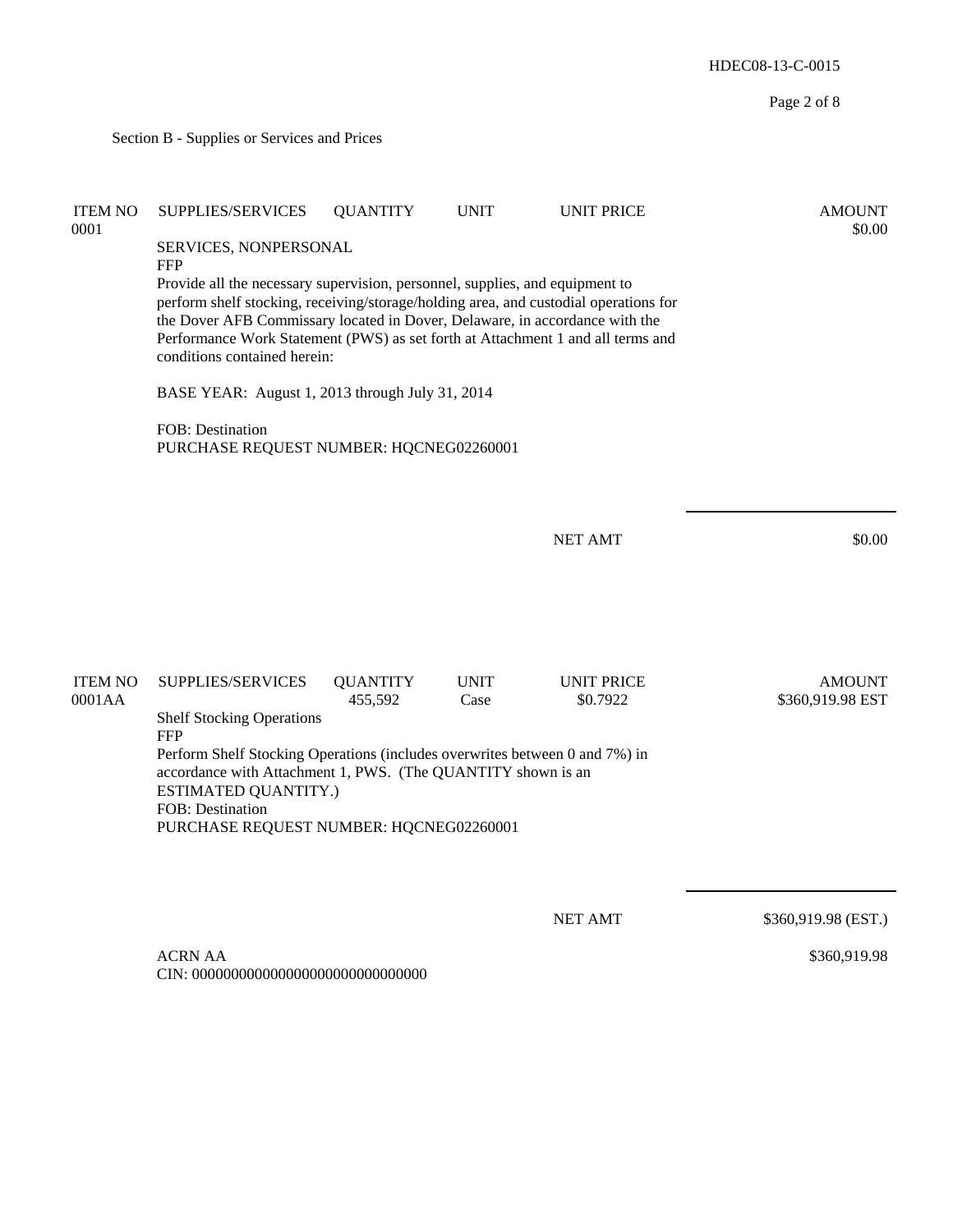Page 3 of 8

| <b>ITEM NO</b><br>0001AB | SUPPLIES/SERVICES<br>Payment for Excess Overwrites<br><b>FFP</b><br>Overwrites exceeding 7% of the total monthly cases per 4.3.3.8. of Attachment 1,<br>PWS will be paid a unit price of 60% of the case price. (The QUANTITY shown<br>is an ESTIMATED QUANTITY.)<br>This case price represents ALL effort associated with the management of overwrite<br>cases.<br>FOB: Destination<br>PURCHASE REQUEST NUMBER: HQCNEG02260001 | <b>QUANTITY</b><br>3,906 | <b>UNIT</b><br>Case  | <b>UNIT PRICE</b><br>\$0.4753 | <b>AMOUNT</b><br>\$1,856.52 EST |
|--------------------------|---------------------------------------------------------------------------------------------------------------------------------------------------------------------------------------------------------------------------------------------------------------------------------------------------------------------------------------------------------------------------------------------------------------------------------|--------------------------|----------------------|-------------------------------|---------------------------------|
|                          | <b>ACRN AA</b>                                                                                                                                                                                                                                                                                                                                                                                                                  |                          |                      | <b>NET AMT</b>                | \$1,856.52 (EST.)<br>\$1,856.52 |
| <b>ITEM NO</b><br>0001AC | SUPPLIES/SERVICES<br><b>Inventory Preparation</b><br><b>FFP</b><br>Perform Inventory Preparation Services in accordance with Attachment 1, PWS.<br>(The QUANTITY shown is an ESTIMATED QUANTITY.)<br>FOB: Destination<br>PURCHASE REQUEST NUMBER: HQCNEG02260001                                                                                                                                                                | <b>QUANTITY</b><br>100   | <b>UNIT</b><br>Hours | <b>UNIT PRICE</b><br>\$26.29  | <b>AMOUNT</b><br>\$2,629.00 EST |
|                          | <b>ACRN AA</b>                                                                                                                                                                                                                                                                                                                                                                                                                  |                          |                      | <b>NET AMT</b>                | \$2,629.00 (EST.)<br>\$2,629.00 |

CIN: 000000000000000000000000000000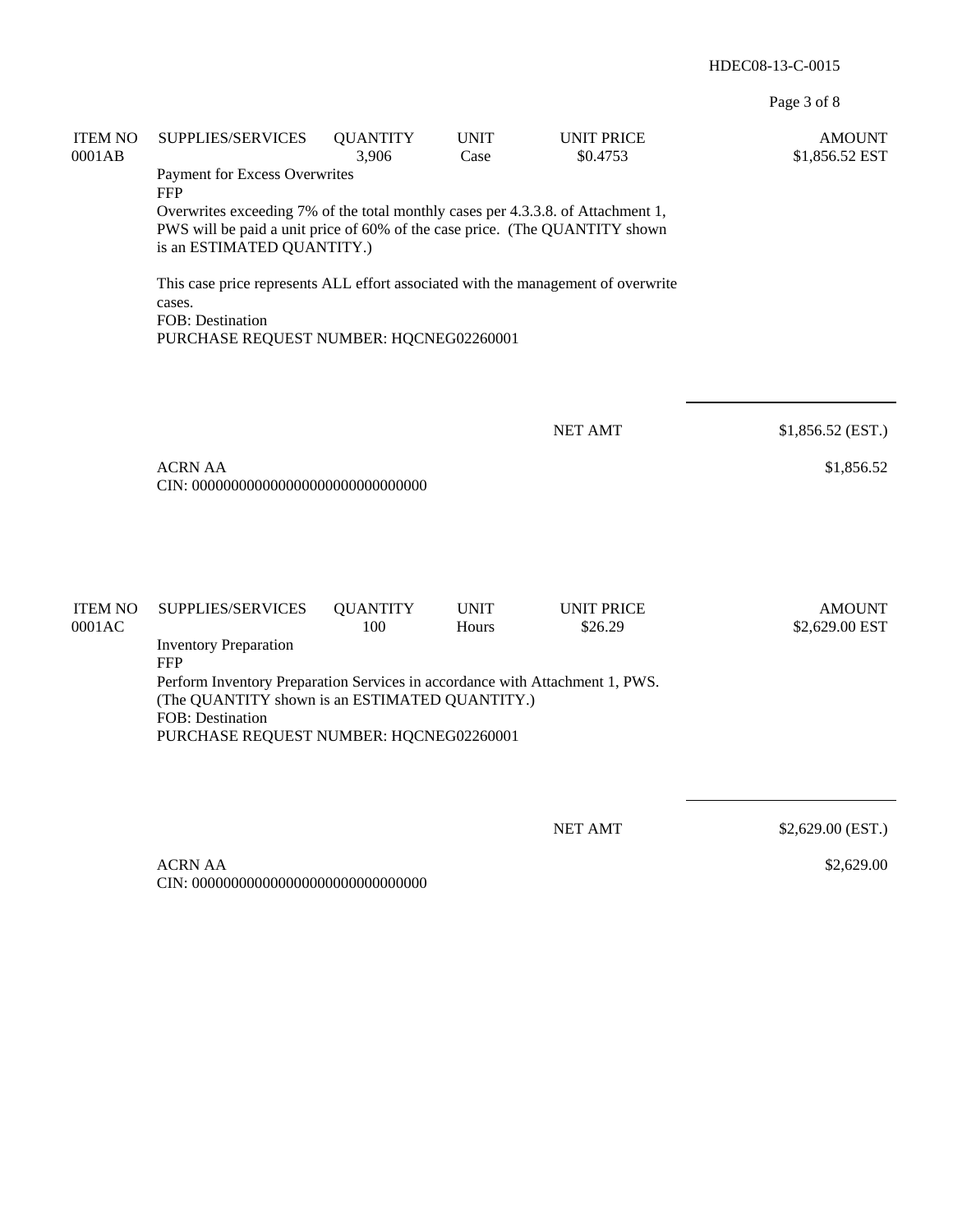Page 4 of 8

| <b>ITEM NO</b><br>0001AD | SUPPLIES/SERVICES                                                                                                                                            | <b>QUANTITY</b><br>12 | <b>UNIT</b><br>Months | <b>UNIT PRICE</b><br>\$9,605.80 | <b>AMOUNT</b><br>\$115,269.60 |
|--------------------------|--------------------------------------------------------------------------------------------------------------------------------------------------------------|-----------------------|-----------------------|---------------------------------|-------------------------------|
|                          | Receiving/Storage/Holding Area Operation<br><b>FFP</b>                                                                                                       |                       |                       |                                 |                               |
|                          | Perform Receiving/Storage/Holding Area Operations in accordance with<br>Attachment 1, PWS.                                                                   |                       |                       |                                 |                               |
|                          | FOB: Destination<br>PURCHASE REQUEST NUMBER: HQCNEG02260001                                                                                                  |                       |                       |                                 |                               |
|                          |                                                                                                                                                              |                       |                       |                                 |                               |
|                          |                                                                                                                                                              |                       |                       | <b>NET AMT</b>                  | \$115,269.60                  |
|                          | <b>ACRN AA</b>                                                                                                                                               |                       |                       |                                 | \$115,269.60                  |
|                          |                                                                                                                                                              |                       |                       |                                 |                               |
|                          |                                                                                                                                                              |                       |                       |                                 |                               |
|                          |                                                                                                                                                              |                       |                       |                                 |                               |
| <b>ITEM NO</b><br>0001AE | SUPPLIES/SERVICES                                                                                                                                            | <b>QUANTITY</b><br>16 | <b>UNIT</b><br>Hours  | <b>UNIT PRICE</b><br>\$35.17    | <b>AMOUNT</b><br>\$562.72 EST |
|                          | MHE Support for Inventories<br><b>FFP</b>                                                                                                                    |                       |                       |                                 |                               |
|                          | Provide Material Handling Equipment (MHE) Support for Inventories in<br>accordance with Attachment 1, PWS. (The QUANTITY shown is an<br>ESTIMATED QUANTITY.) |                       |                       |                                 |                               |
|                          | FOB: Destination                                                                                                                                             |                       |                       |                                 |                               |
|                          |                                                                                                                                                              |                       |                       |                                 |                               |
|                          |                                                                                                                                                              |                       |                       | <b>NET AMT</b>                  | \$562.72 (EST.)               |
|                          | <b>ACRN AA</b>                                                                                                                                               |                       |                       |                                 | \$562.72                      |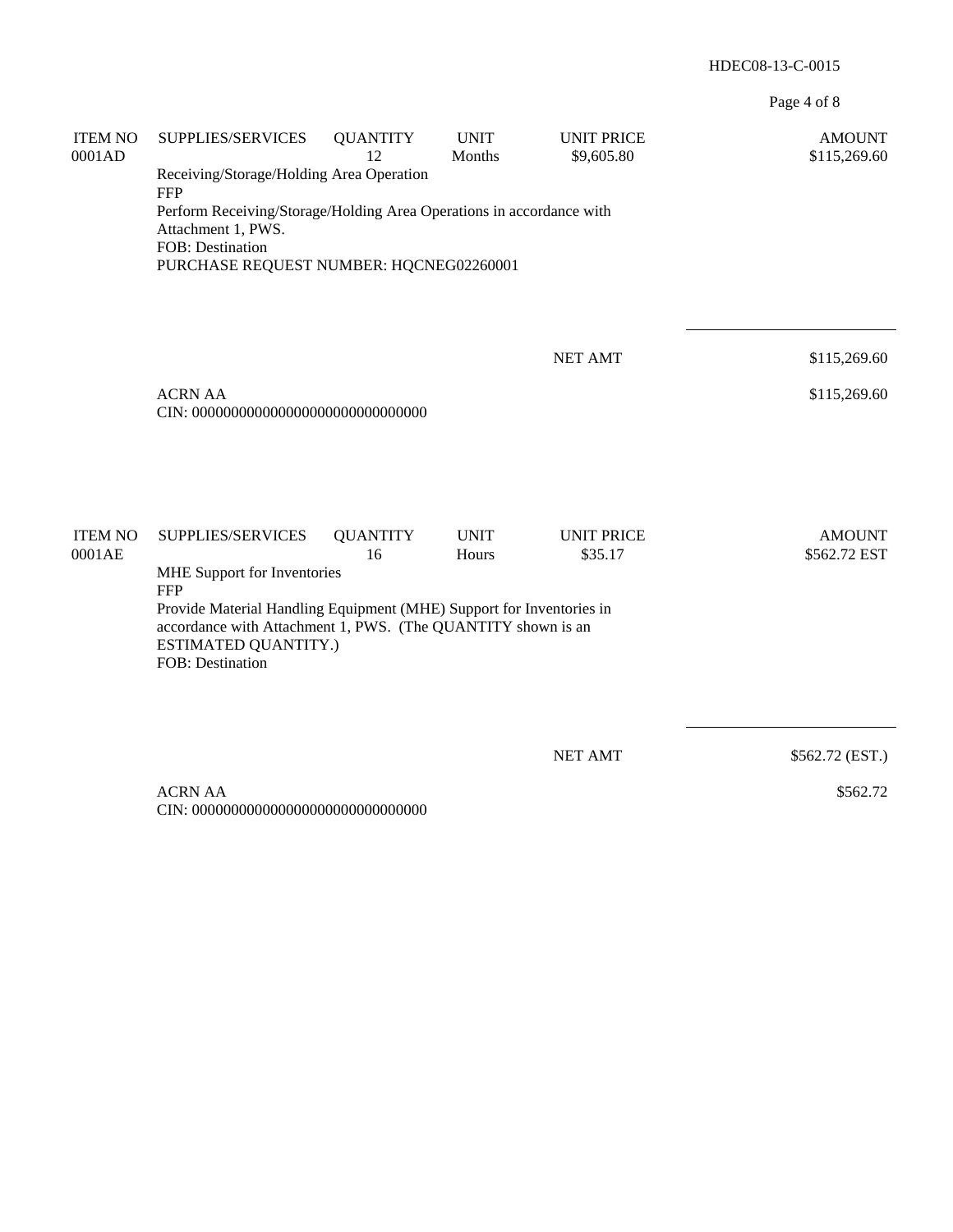Page 5 of 8

| <b>ITEM NO</b><br>0001AF | SUPPLIES/SERVICES                                                                                                                                                                                                            | <b>QUANTITY</b><br>12 | <b>UNIT</b><br>Months | <b>UNIT PRICE</b><br>\$19,031.89 | <b>AMOUNT</b><br>\$228,382.68 |  |  |
|--------------------------|------------------------------------------------------------------------------------------------------------------------------------------------------------------------------------------------------------------------------|-----------------------|-----------------------|----------------------------------|-------------------------------|--|--|
|                          | Custodial Services (Admin/Store/Patron)<br><b>FFP</b>                                                                                                                                                                        |                       |                       |                                  |                               |  |  |
|                          | Perform Custodial Services (exclusive of RSHA, Outside Areas and Meat<br>Processing, Preparation, and Wrapping Area) in accordance with Attachment 1,<br>PWS.<br>FOB: Destination<br>PURCHASE REQUEST NUMBER: HQCNEG02260001 |                       |                       |                                  |                               |  |  |
|                          |                                                                                                                                                                                                                              |                       |                       | <b>NET AMT</b>                   | \$228,382.68                  |  |  |
|                          | <b>ACRN AA</b>                                                                                                                                                                                                               |                       |                       |                                  | \$228,382.68                  |  |  |
| <b>ITEM NO</b><br>0001AG | SUPPLIES/SERVICES                                                                                                                                                                                                            | <b>QUANTITY</b><br>12 | <b>UNIT</b><br>Months | <b>UNIT PRICE</b><br>\$1,534.83  | <b>AMOUNT</b><br>\$18,417.96  |  |  |
|                          | Custodial Services (RSHA and Outside)<br><b>FFP</b>                                                                                                                                                                          |                       |                       |                                  |                               |  |  |
|                          | Perform Custodial Services of the RSHA and Outside Areas in accordance with<br>Attachment 1, PWS.<br>FOB: Destination<br>PURCHASE REQUEST NUMBER: HQCNEG02260001                                                             |                       |                       |                                  |                               |  |  |
|                          |                                                                                                                                                                                                                              |                       |                       |                                  |                               |  |  |
|                          |                                                                                                                                                                                                                              |                       |                       | <b>NET AMT</b>                   | \$18,417.96                   |  |  |
|                          | <b>ACRN AA</b>                                                                                                                                                                                                               |                       |                       |                                  | \$18,417.96                   |  |  |

CIN: 000000000000000000000000000000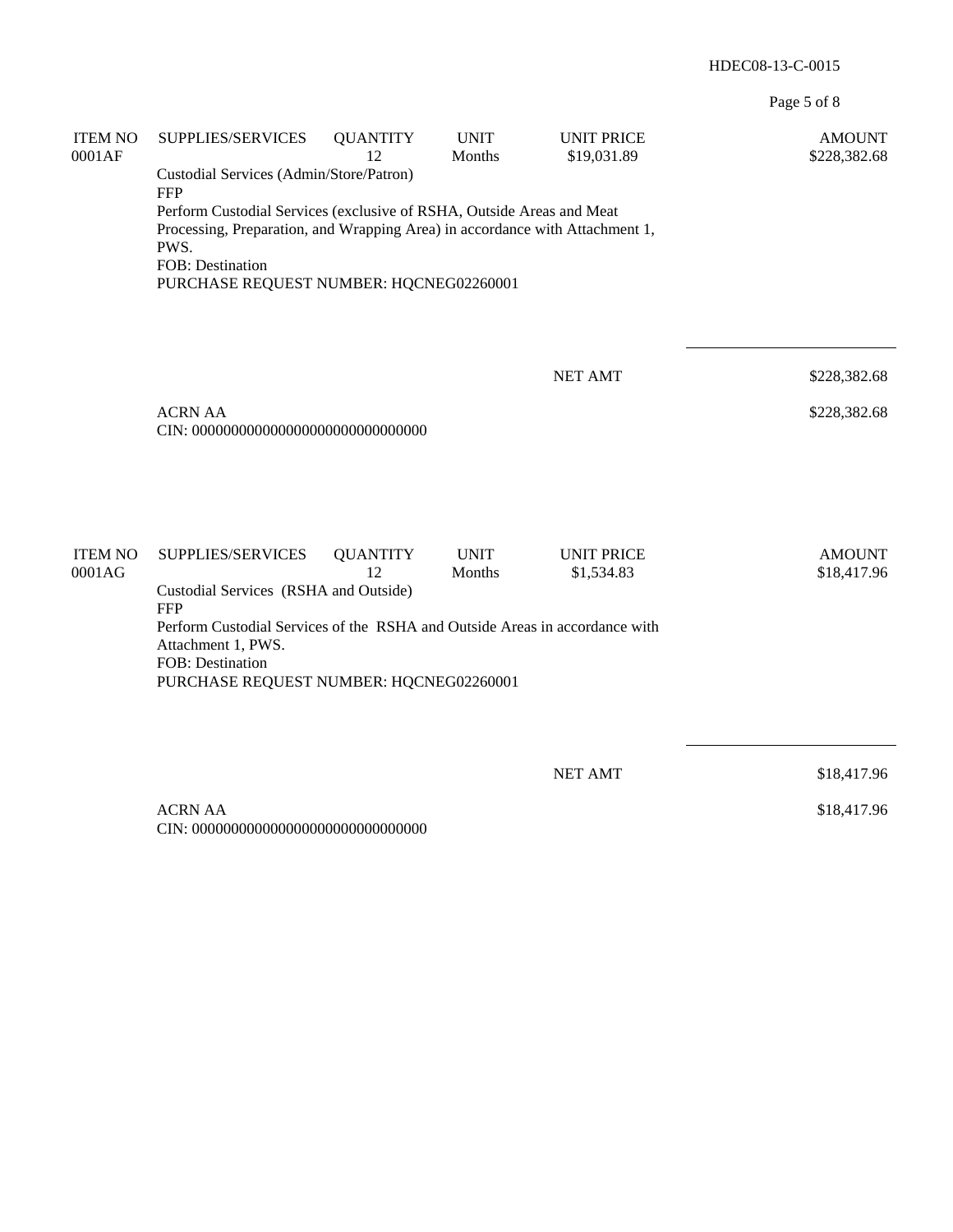Page 6 of 8

| <b>ITEM NO</b><br>0001AH | SUPPLIES/SERVICES<br><b>Custodial Services (Meat Room)</b>                                                                                                                                                                     | <b>QUANTITY</b><br>12  | <b>UNIT</b><br>Months | <b>UNIT PRICE</b><br>\$10,129.87 | <b>AMOUNT</b><br>\$121,558.44   |
|--------------------------|--------------------------------------------------------------------------------------------------------------------------------------------------------------------------------------------------------------------------------|------------------------|-----------------------|----------------------------------|---------------------------------|
|                          | <b>FFP</b><br>Perform Custodial services of the Meat Processing, Preparation, and Wrapping<br>Area in accordance with Attachment 1, PWS.<br>FOB: Destination<br>PURCHASE REQUEST NUMBER: HQCNEG02260001                        |                        |                       |                                  |                                 |
|                          |                                                                                                                                                                                                                                |                        |                       | <b>NET AMT</b>                   | \$121,558.44                    |
|                          | <b>ACRN AA</b>                                                                                                                                                                                                                 |                        |                       |                                  | \$121,558.44                    |
|                          |                                                                                                                                                                                                                                |                        |                       |                                  |                                 |
| <b>ITEM NO</b><br>0001AJ | SUPPLIES/SERVICES                                                                                                                                                                                                              | <b>QUANTITY</b><br>150 | <b>UNIT</b><br>Hours  | <b>UNIT PRICE</b><br>\$26.47     | <b>AMOUNT</b><br>\$3,970.50 EST |
|                          | Outside Snow and Ice Removal<br><b>FFP</b><br>Snow and Ice Removal from locations as specified in Attachment 1, paragraph<br>13.1 and Exhibit 4-6-4 of the PWS.<br>FOB: Destination<br>PURCHASE REQUEST NUMBER: HQCNEG02260001 |                        |                       |                                  |                                 |
|                          |                                                                                                                                                                                                                                |                        |                       |                                  |                                 |
|                          |                                                                                                                                                                                                                                |                        |                       | <b>NET AMT</b>                   | \$3,970.50 (EST.)               |
|                          | <b>ACRN AA</b>                                                                                                                                                                                                                 |                        |                       |                                  | \$3,970.50                      |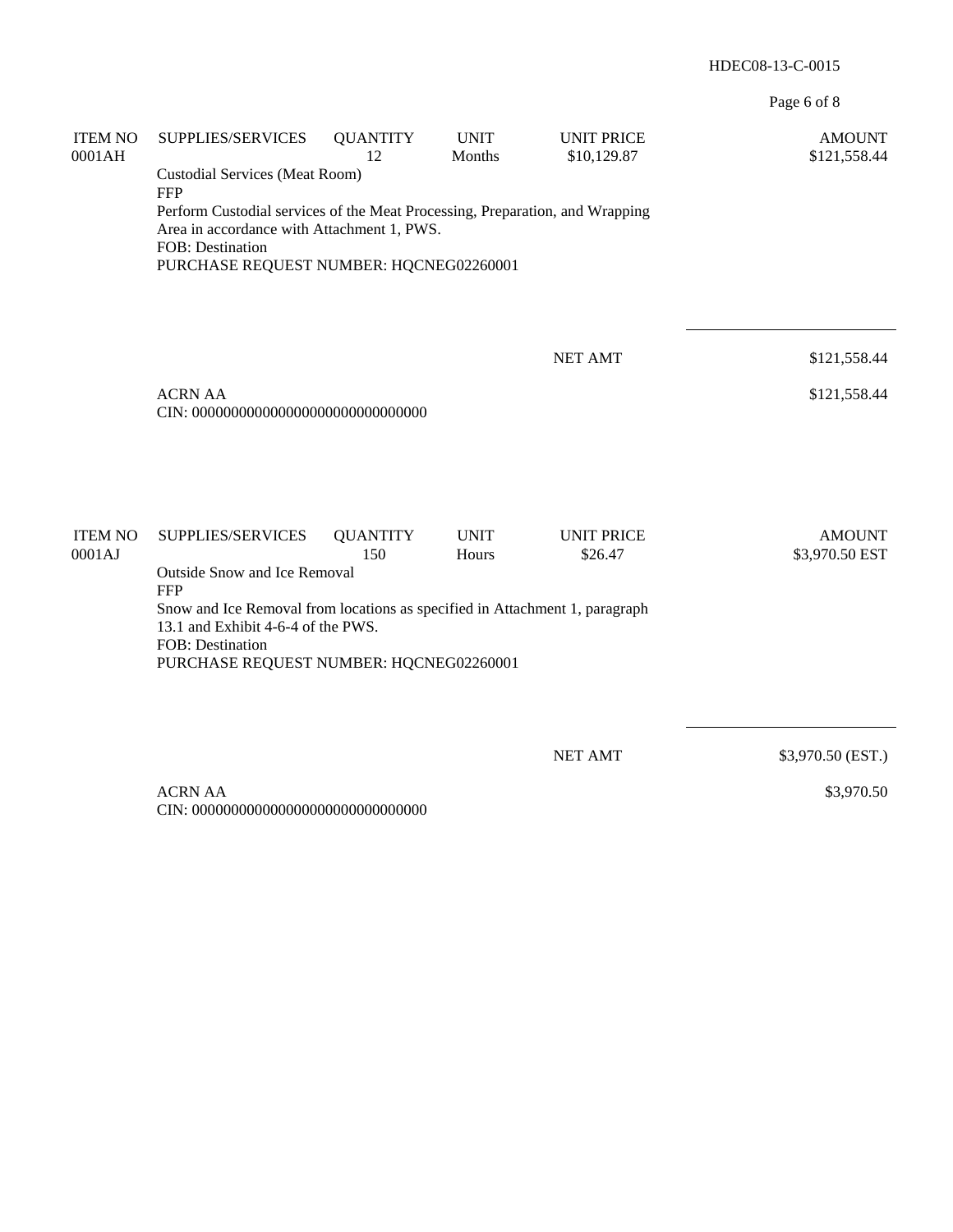Page 7 of 8

| <b>ITEM NO</b><br>0001AK | SUPPLIES/SERVICES<br>Bereavement-Stocker/FDS<br><b>FFP</b>                                                                                                                                                                                                                                                                                                                                | <b>QUANTITY</b><br>16 | <b>UNIT</b><br>Hours | <b>UNIT PRICE</b><br>\$26.29 | <b>AMOUNT</b><br>\$420.64 EST |  |  |
|--------------------------|-------------------------------------------------------------------------------------------------------------------------------------------------------------------------------------------------------------------------------------------------------------------------------------------------------------------------------------------------------------------------------------------|-----------------------|----------------------|------------------------------|-------------------------------|--|--|
|                          | Shelf Stocking-Bereavement Leave (to accommodate the use of Bereavement<br>Leave, per the Collective Bargaining Agreement of this requirement for<br>STOCKER/FDS personnel). NOTE: In the case of Bereavement Leave, in order<br>to be reimbursed, the contractor must complete and submit the BEREAVEMENT<br>LEAVE CERTIFICATION form (Attachment 3) per occurrence.<br>FOB: Destination |                       |                      |                              |                               |  |  |
|                          |                                                                                                                                                                                                                                                                                                                                                                                           |                       |                      | <b>NET AMT</b>               | \$420.64 (EST.)               |  |  |
|                          | <b>ACRN AA</b>                                                                                                                                                                                                                                                                                                                                                                            |                       |                      |                              | \$420.64                      |  |  |
| <b>ITEM NO</b><br>0001AL | SUPPLIES/SERVICES<br>Bereavement-Fortklift Operator<br><b>FFP</b>                                                                                                                                                                                                                                                                                                                         | <b>QUANTITY</b><br>16 | <b>UNIT</b><br>Hours | <b>UNIT PRICE</b><br>\$35.17 | <b>AMOUNT</b><br>\$562.72 EST |  |  |
|                          | RSHA-Bereavement Leave (to accommodate the use of Bereavement Leave, per<br>the Collective Bargaining Agreement of this requirement for FORKLIFT<br>OPERATOR personnel). NOTE: In the case of Bereavement Leave, in order to<br>be reimbursed, the contractor must complete and submit the BEREAVEMENT<br>LEAVE CERTIFICATION form (Attachment 3) per occurrence.<br>FOB: Destination     |                       |                      |                              |                               |  |  |
|                          |                                                                                                                                                                                                                                                                                                                                                                                           |                       |                      |                              |                               |  |  |

NET AMT \$562.72 (EST.)

 ACRN AA CIN: 000000000000000000000000000000 \$562.72